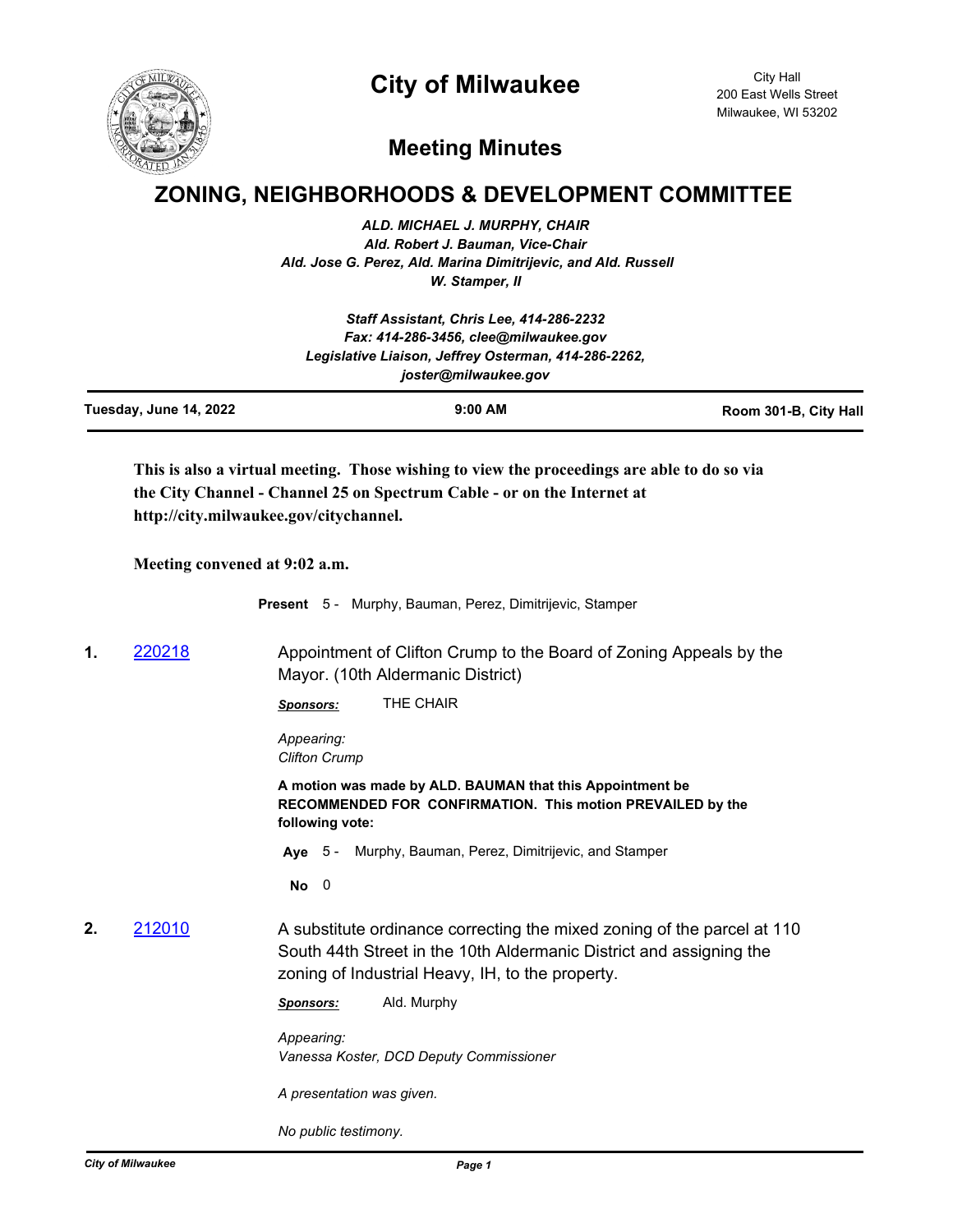**A motion was made by ALD. BAUMAN that this Ordinance be RECOMMENDED FOR PASSAGE. This motion PREVAILED by the following vote:**

- **Aye** 5 Murphy, Bauman, Perez, Dimitrijevic, and Stamper
- **No** 0

**3.** [211866](http://milwaukee.legistar.com/gateway.aspx?m=l&id=/matter.aspx?key=61713) A substitute ordinance relating to the 2nd Amendment to the Detailed Planned Development, DPD, known as Valley Power Plant and the change in zoning from DPD to Industrial Light, IL2, for the property located at 841 West Canal Street, on the South Side of West Canal Street, west of South 6th Street, in the 12th Aldermanic District.

*Sponsors:* Ald. Perez

*Appearing:*

*Vanessa Koster, DCD Deputy Commissioner Matthew Van Wie, Westminster Realty Partners Mike Miksich, Briohn Building Corp*

*A presentation was given.*

*No public testimony.*

**A motion was made by ALD. PEREZ that this Ordinance be RECOMMENDED FOR PASSAGE. This motion PREVAILED by the following vote:**

**Aye** 5 - Murphy, Bauman, Perez, Dimitrijevic, and Stamper

**No** 0

**4.** [210986](http://milwaukee.legistar.com/gateway.aspx?m=l&id=/matter.aspx?key=60398) Communication from the Office of Equity and Inclusion relating to human resource requirements quarterly report for the JS1924 Project.

*Sponsors:* THE CHAIR

*Appearing: Nikki Purvis, OEI Carla Cross, Cross Management Services*

*Presentation was given on the project's Quarter 1, March 2022 report on human resource requirements.*

**A motion was made by ALD. BAUMAN that this Communication be HELD TO CALL OF THE CHAIR. This motion PREVAILED by the following vote:**

**Aye** 5 - Murphy, Bauman, Perez, Dimitrijevic, and Stamper

**No** 0

**5.** [220096](http://milwaukee.legistar.com/gateway.aspx?m=l&id=/matter.aspx?key=62123) Communication from the Office of Equity and Inclusion relating to human resource requirements quarterly report for the Milwaukee Tool Red Beacon Project.

*Sponsors:* THE CHAIR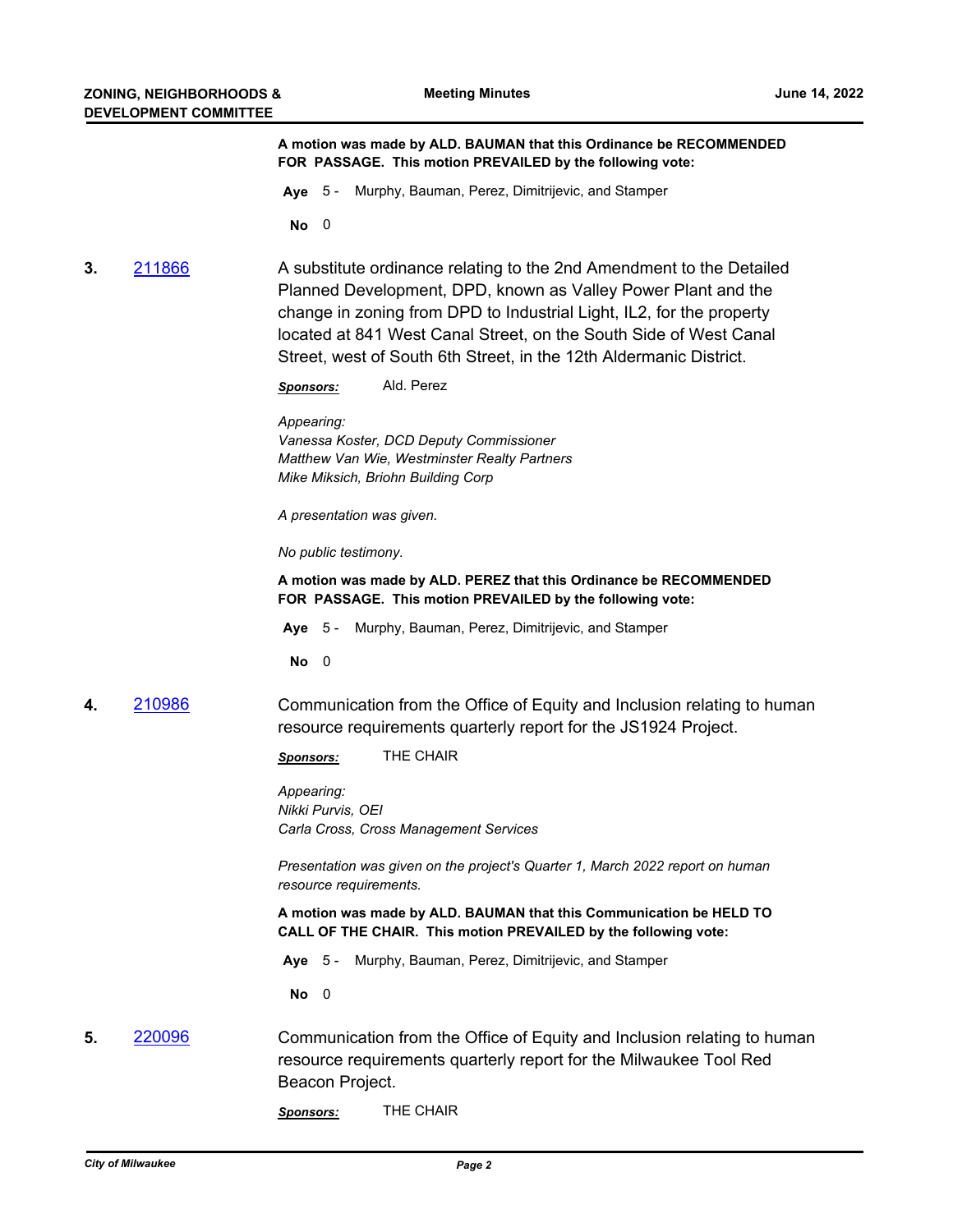*Appearing: Nikki Purvis, OEI Carla Cross, Cross Management Services Brad Tennie, Mortenson Construction*

*Presentation was given on the project's first report (Quarter 1, March 2022) report on human resource requirements.*

**A motion was made by ALD. PEREZ that this Communication be HELD TO CALL OF THE CHAIR. This motion PREVAILED by the following vote:**

**Aye** 5 - Murphy, Bauman, Perez, Dimitrijevic, and Stamper

**No** 0

**The following files may be placed on file as no longer necessary:**

**6.** [151431](http://milwaukee.legistar.com/gateway.aspx?m=l&id=/matter.aspx?key=43061) An ordinance relating to zoning code requirements for off-street loading facilities.

*Sponsors:* Ald. Kovac

**A motion was made by ALD. PEREZ that this Ordinance be RECOMMENDED FOR PLACING ON FILE. This motion PREVAILED by the following vote:**

**Aye** 5 - Murphy, Bauman, Perez, Dimitrijevic, and Stamper

**No** 0

**7.** [151866](http://milwaukee.legistar.com/gateway.aspx?m=l&id=/matter.aspx?key=43593) An ordinance relating to the change in zoning from Detailed Planned Development to a Detailed Planned Development for residential development at 2764 North Humboldt Boulevard, located on the east side of North Humboldt Boulevard, south of East Hadley Street, in the 3rd Aldermanic District.

*Sponsors:* Ald. Kovac

**A motion was made by ALD. BAUMAN that this Ordinance be RECOMMENDED FOR PLACING ON FILE. This motion PREVAILED by the following vote:**

**Aye** 5 - Murphy, Bauman, Perez, Dimitrijevic, and Stamper

**No** 0

**8.** [190010](http://milwaukee.legistar.com/gateway.aspx?m=l&id=/matter.aspx?key=51376) Resolution approving a final Certified Survey Map for land located on the west side of North Arlington Place and south of East Kane Place to combine two parcels into one parcel and to dedicate land for public street purposes, in the 3rd Aldermanic District.

*Sponsors:* THE CHAIR

**A motion was made by ALD. STAMPER that this Resolution be RECOMMENDED FOR PLACING ON FILE. This motion PREVAILED by the following vote:**

**Aye** 5 - Murphy, Bauman, Perez, Dimitrijevic, and Stamper